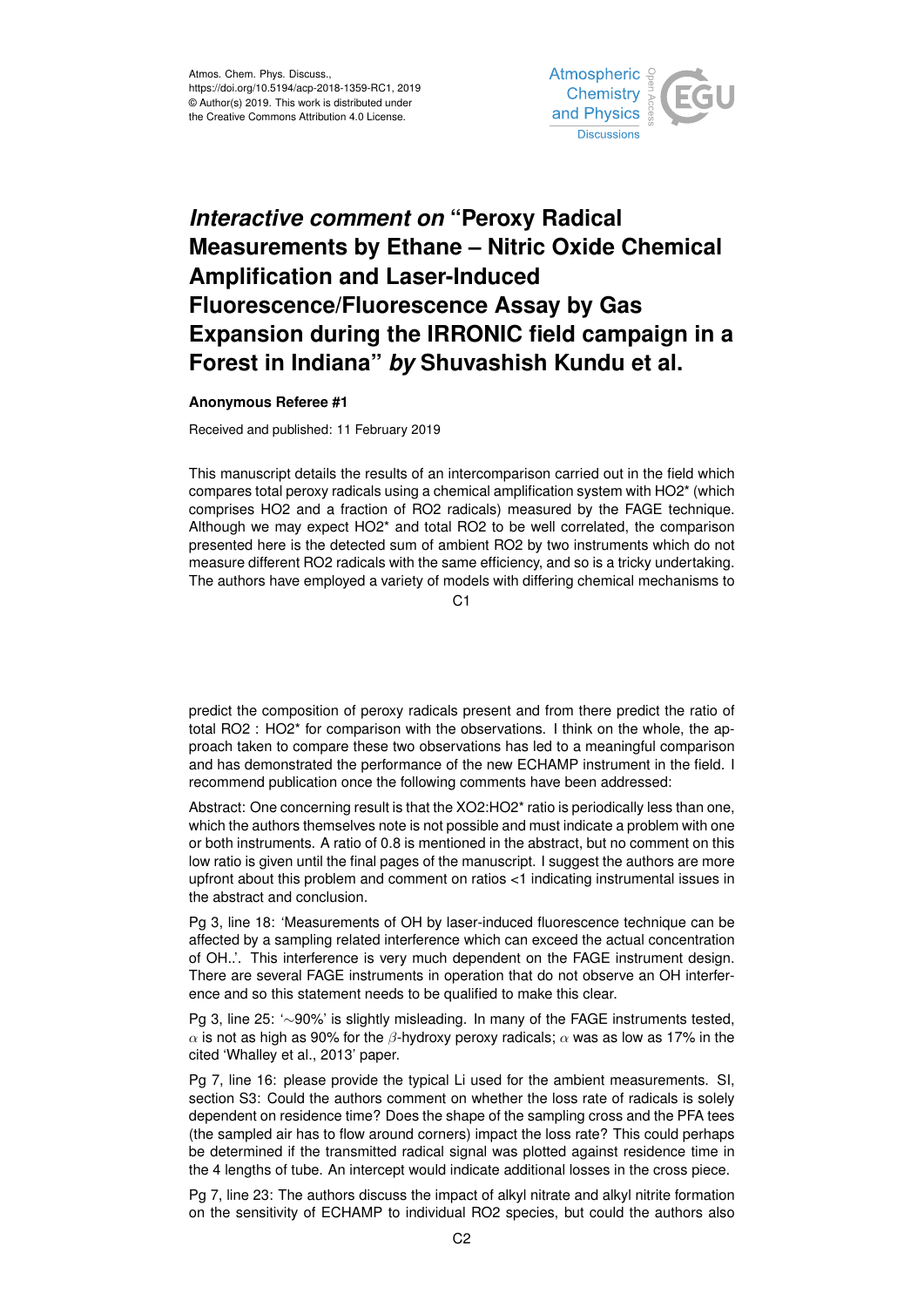comment on the expected sensitivity of ECHAMP to RO2 species which are generated from alkene + NO3 reactions, so contain an NO3-adduct? ROxLIF instruments are expected to have a low sensitivity to these types of RO2 (Whalley et al. ACP, 2018). If a similarly low sensitivity for these RO2 is expected in ECHAMP, could the authors discuss how this may influence the measured vs modelled ratio during the night?

Pg 8, line 20: Could the authors make it clear which conversion efficiencies were measured and which have been estimated.

Pg 8, line 22: The authors reference the Fuchs et al., 2011 work on RO2 interferences in FAGE instruments. ' $\alpha$ ' is very much dependent upon the specific FAGE instrument and experimental conditions used, however. Using  $\alpha$  determined using another FAGE instrument would likely bias the HO2\* model measurement comparison. The authors need to make it clear how  $\alpha$  was estimated for the RO2 species not experimentally tested with the IU-FAGE. Specifically, how was  $\alpha$  = 0.7 derived in equation 5 on page 14, line 21?

Pg 12, line 12, fig 3: Add the limit of detection of XO2 to the figure. Also make it clear in the figure caption which instrument measured HO2+RO2

Pg 12, section 3.3: The authors acknowledge that comparing the 30 min averaged ECHAMP measurements to a single FAGE measurement made during the 30 minute bin is not ideal. I worry that this approach could introduce bias into the comparison, given that the peroxy radical concentrations will generally be increasing throughout the morning hours and then decreasing during the afternoon and evening. Are the FAGE HO2\* measurements made at the midpoint of each 30 minute bin? Does the gradient XO2 vs HO2\* vary if the FAGE measurement falls at the start of a 30 minute bin? I think the authors need to explore the robustness of this averaging approach used for the ECHAMP data to satisfy the reader that the two measurements are comparable at the times they are taken.

Page 13, line 6 - 8: the authors report the highest XO2:HO2\* ratio on days when

C3

isoprene and ethene concentrations were most elevated. This is unexpected, given the high sensitivity of FAGE to alkene-derived RO2 species. Could the authors comment on this finding?

Page 13, line 10: The data in figure 5 has already been binned and then averaged over 9 days. Does the linear regression on the figure 5 data provide a reduced uncertainty relative to the data presented in figure 6? Errors on the fit should be included. I may have misunderstood, but don't both linear regressions use the same data (just one if further averaged into a diurnal)? Does the change in the regression slope as the data is averaged further suggest that the binning approach is biasing the correlation? Page 13, line 23: Although I appreciate that the authors do not know the reason why the measurements diverge on the 22nd, the possible explanation 'a transient interference in the HO2\* measurement when sampling ambient air..' is rather vague. Could the authors elaborate on what they think this transient interference may be or what it may be related to?

Pg 13, line 25 –Pg 14, line 4: I suggest moving this paragraph to the start of section 3.3. It is important that the  $\alpha$  of two instruments to different RO2, and how the ratio is expected to change as ambient RO2 types vary, is set out at the beginning of this section. Section 3.3: in general, there is a lot to consider when comparing HO2<sup>\*</sup> and XO2 measured and modelled. The ratio varies with RO2 type present and calibration differences also need to be considered. A table detailing the measured HO2\*, XO2 and XO2:HO2\* and the 4 modelled HO2\*, XO2 and XO2:HO2\* on the individual days and campaign average would help to clarify the text.

Figure 4: The caption on the figure is obscuring the top x-axis

Figure 5: There does not seem to be a measured ratio for each 30 min point? Between the hours of  $4 - 8$ , there are only 3 points?

Figure 4 – Figure 8: It is unclear whether the ECHAMP data has been corrected for the calibration comparison or not? This should be clear in each figure caption